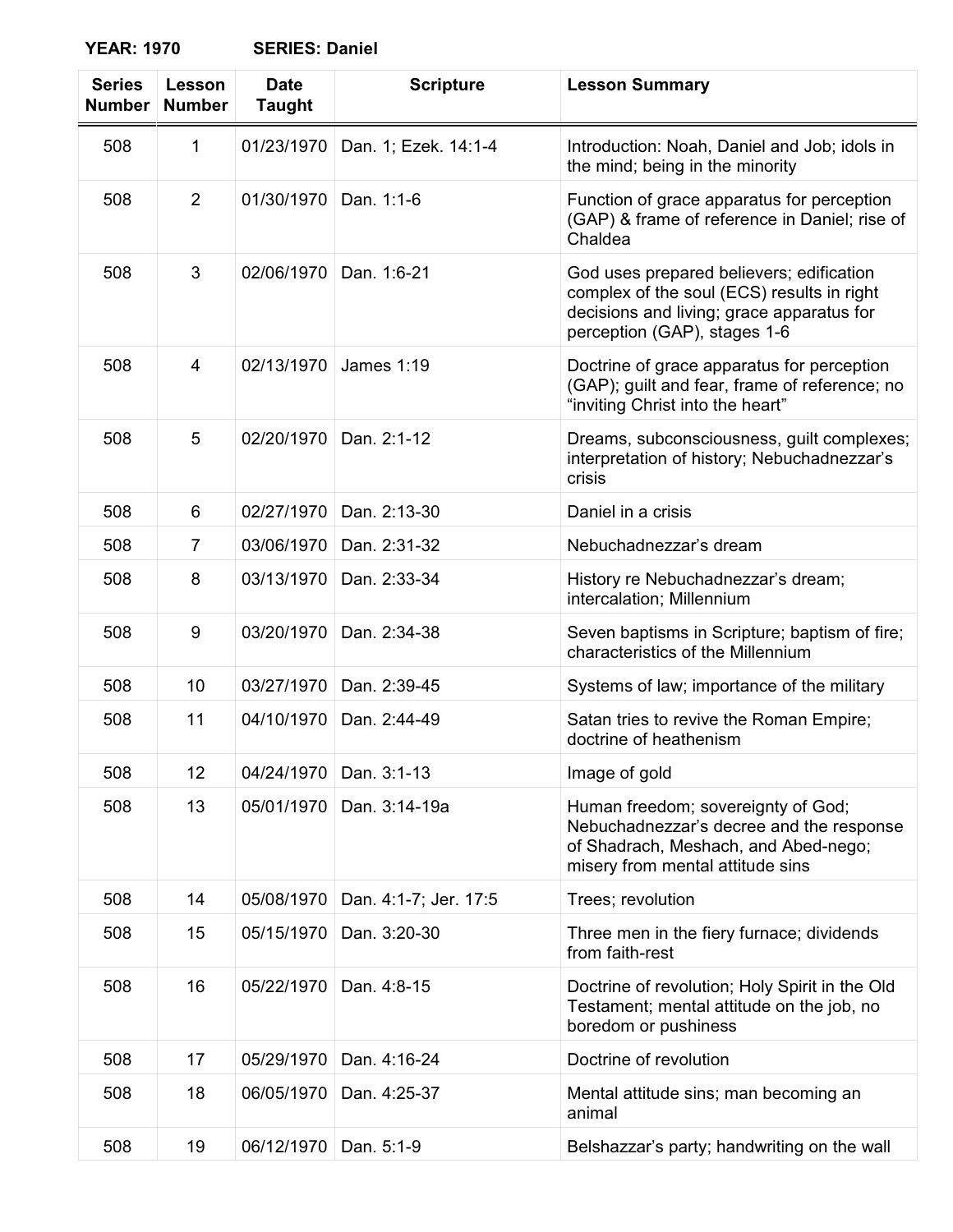| <b>Series</b><br><b>Number</b> | Lesson<br><b>Number</b> | <b>Date</b><br><b>Taught</b> | <b>Scripture</b>          | <b>Lesson Summary</b>                                                                                                                                                                                 |
|--------------------------------|-------------------------|------------------------------|---------------------------|-------------------------------------------------------------------------------------------------------------------------------------------------------------------------------------------------------|
| 508                            | 20                      | 06/14/1970                   | Dan. 5:10-12              | Handwriting on the wall                                                                                                                                                                               |
| 508                            | 21                      | 06/14/1970                   | Dan. 5:13-23              | Daniel's message to Belshazzar                                                                                                                                                                        |
| 508                            | 22                      | 06/14/1970                   | Dan. 5:24-31              | Copy of Gen. Patton's letter; handwriting on<br>the wall; fall of the Chaldean Empire; going<br>into battle, the Lord's protection                                                                    |
| 508                            | 23                      | 06/19/1970                   | Dan. 6:1                  | Darius; conspiracy against Daniel                                                                                                                                                                     |
| 508                            | 24                      | 06/26/1970                   | Dan. 6:10-18              | Rise of the Medes; Daniel in the lions' den                                                                                                                                                           |
| 508                            | 25                      | 07/10/1970                   | Dan. 6:15-28              | Daniel in the lions' den                                                                                                                                                                              |
| 508                            | 26                      | 07/17/1970                   | Titus 1:9-14              | Guidelines for leadership in the church;<br>doctrine of conscience                                                                                                                                    |
| 508                            | 27                      | 07/17/1970                   | Titus 1:15-16             | Doctrine of conscience (cont.)                                                                                                                                                                        |
| 508                            | 28                      | 07/31/1970                   | Dan. 7:1; Deut. 32:1-8    | Rise and fall of nations; introduction to<br>Daniel 7                                                                                                                                                 |
| 508                            | 29                      | 08/07/1970                   | Dan. 7:1-4                | Doctrine of grace apparatus for perception<br>(GAP)                                                                                                                                                   |
| 508                            | 30                      | 08/14/1970                   | Dan. 7:5                  | The lopsided bear - Persia                                                                                                                                                                            |
| 508                            | 31                      | 08/21/1970                   | Dan. 7:6                  | Alexander the Great; the leopard; fast<br>conquest                                                                                                                                                    |
| 508                            | 32                      | 08/28/1970                   | Dan. 7:7                  | The Romans                                                                                                                                                                                            |
| 508                            | 33                      | 09/04/1970                   | Dan. 7:7b                 | Julius Caesar                                                                                                                                                                                         |
| 508                            | 34                      | 09/11/1970                   | Dan. 7:7b-10              | Doctrine of Baptism of Fire; wedding in<br>ancient times                                                                                                                                              |
| 508                            | 35                      | 09/18/1970                   | Dan. 7:11-28              | Doctrine of intercalation; millennium                                                                                                                                                                 |
| 508                            | 36                      | 09/25/1970                   | Dan. 8:1-5                | Vision of the ram and the he-goat                                                                                                                                                                     |
| 508                            | 37                      | 10/02/1970                   | Special - Song of Solomon | How to recognize your right-man or right-<br>woman                                                                                                                                                    |
| 508                            | 38                      | 10/09/1970                   | Dan. 8:6-10               | Alexander the Great (the he-goat) and<br>Seleucus; Alexander's empire split 4 ways -<br>1. Seleucus (Syria to India), 2. Ptolemy<br>(Egypt and Cyprus), 3. Cassander and 4.<br>Lysimicus (Asia Minor) |
| 508                            | 39                      | 10/16/1970                   | Dan. 8:9-27               | Fighting that is bona fide (for freedom, for<br>independence, for existence)                                                                                                                          |
| 508                            | 40                      | 10/30/1970                   | Dan. 9:1-3                | Five cycles of discipline; rebound; fasting                                                                                                                                                           |
| 508                            | 41                      | 11/06/1970                   | Dan. 9:4-7                | Importance of prayer for your country;<br>revolution                                                                                                                                                  |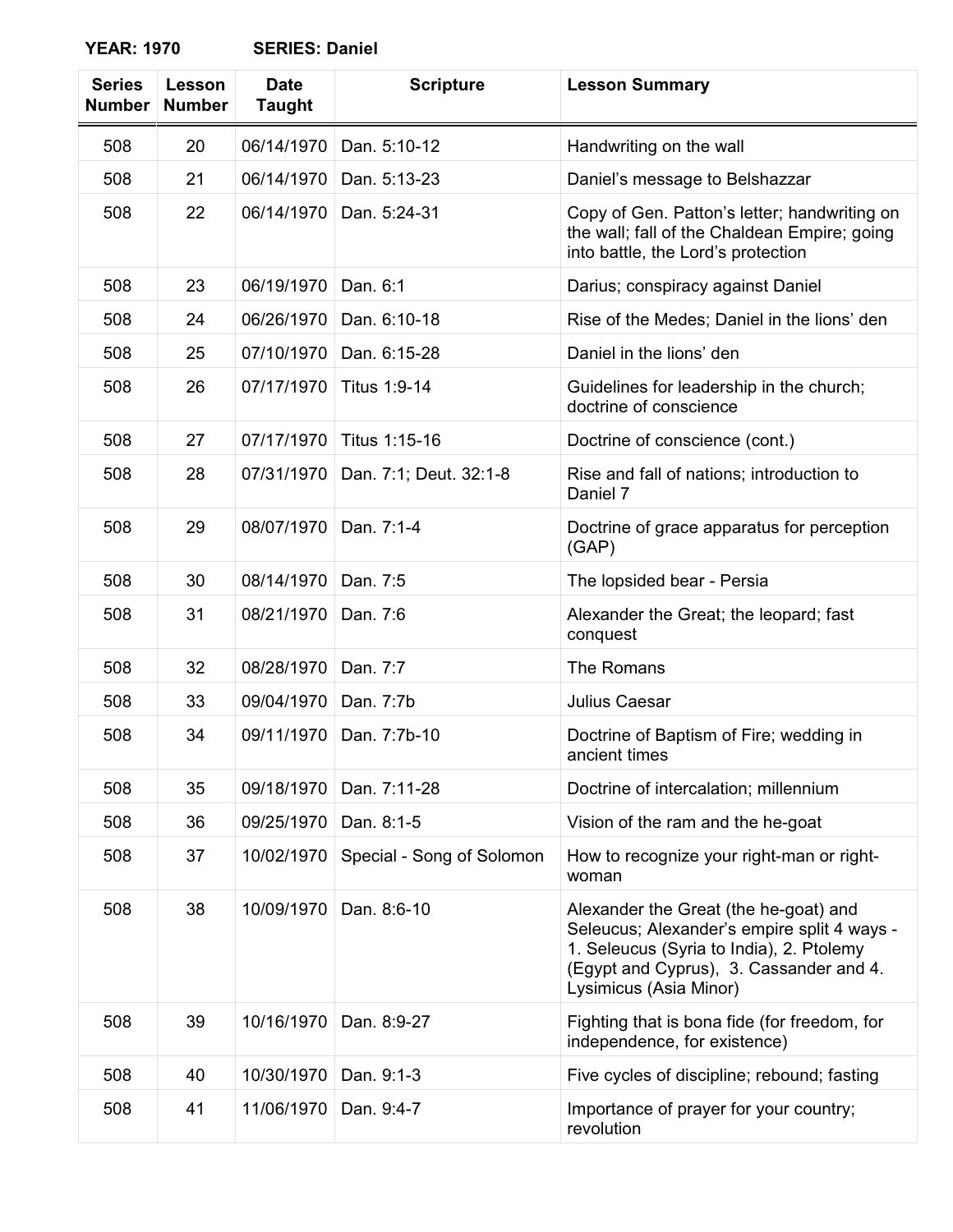| <b>Series</b><br><b>Number</b> | Lesson<br><b>Number</b> | <b>Date</b><br><b>Taught</b> | <b>Scripture</b> | <b>Lesson Summary</b>                                                                                                                                                                                                                                               |
|--------------------------------|-------------------------|------------------------------|------------------|---------------------------------------------------------------------------------------------------------------------------------------------------------------------------------------------------------------------------------------------------------------------|
| 508                            | 42                      | 11/13/1970                   | Dan. 9:8-12      | Privacy; Daniel's prayer; Jeremiah's oracles;<br>doctrine of idolatry; category #1 love gives<br>boldness                                                                                                                                                           |
| 508                            | 43                      | 11/20/1970                   | Dan. 9:10-16     | Standing in the gap for one's nation; Daniel's<br>prayer for his nation; doctrine of grace<br>apparatus for perception (GAP); inequality                                                                                                                            |
| 508                            | 44                      | 12/11/1970                   | Dan. 9:17-23     | Doctrine of the categories 1, 2 and 3 love;<br>Daniel's prayer; Gabriel; category 1 love,<br>especially of Daniel                                                                                                                                                   |
| 508                            | 45                      | 12/18/1970                   | Dan. 9:24-27     | Remarks on Dallas Seminary, tapes vs. live<br>pastor; prayer; period of history between the<br>5 <sup>th</sup> cycles (BC516-AD70); time clocks;<br>"seventieth week"; doctrine of eternal<br>security                                                              |
| 508                            | 46                      | 06/04/1971                   | Dan. 10:1        | "a thing" = categorical Bible doctrine;<br>doctrine of the angelic conflict; angels<br>(description, Gabriel, categories, Satan);<br>God's love                                                                                                                     |
| 508                            | 47                      | 06/11/1971                   | Dan. 10:1        | Answer to why man, why sin, and why<br>suffering? Angelic conflict (cont.); Satan's<br>appeal; correlation between testing of<br>angelic and human volition; evolution                                                                                              |
| 508                            | 48                      | 06/18/1971                   | Dan. 10:1-6      | Angels (invisible); anti-Semitism; fasting;<br>progression of revelation; Christophanies;<br>Daniel's vision by Tigris River-appearance of<br><b>Christ and Gabriel</b>                                                                                             |
| 508                            | 49                      | 06/25/1971                   | Dan. 10:7-21     | Daniel's prayer - answer through Gabriel,<br>delayed 21 days by a KOSMOKRATOR<br>demon; demons in world's capitals; Michael                                                                                                                                         |
| 508                            | 50                      | 07/09/1971                   | Dan. 11:1        | Divine interpretation of history; impact of<br>believers - keep going! Four kings of Persia                                                                                                                                                                         |
| 508                            | 51                      | 07/16/1971                   | Dan. 11:2        | The Persians, Kurds; movements of people<br>in ancient history; Xerxes, a believer pro-<br>Semitic; blacks terrorizing and not living<br>under the system; story of Esther and<br>Mordecai; Canaan, a white son of Ham,<br>under special curse; Nimrod, a black man |
| 508                            | 52                      | 07/30/1971                   | Dan. 11:3        | Alexander the Great; Koine Greek language;<br>no bacteria before the flood; genetics of<br>Noah and his wife (black genes originate<br>from the mark of Cain); beginnings in life<br>usually better than endings                                                    |
| 508                            | 53                      | 08/06/1971                   | Dan. 11:4        | Four Winds of Heaven I (Seleuchus,<br>Ptolemy, Cassander, Lysimachus)                                                                                                                                                                                               |